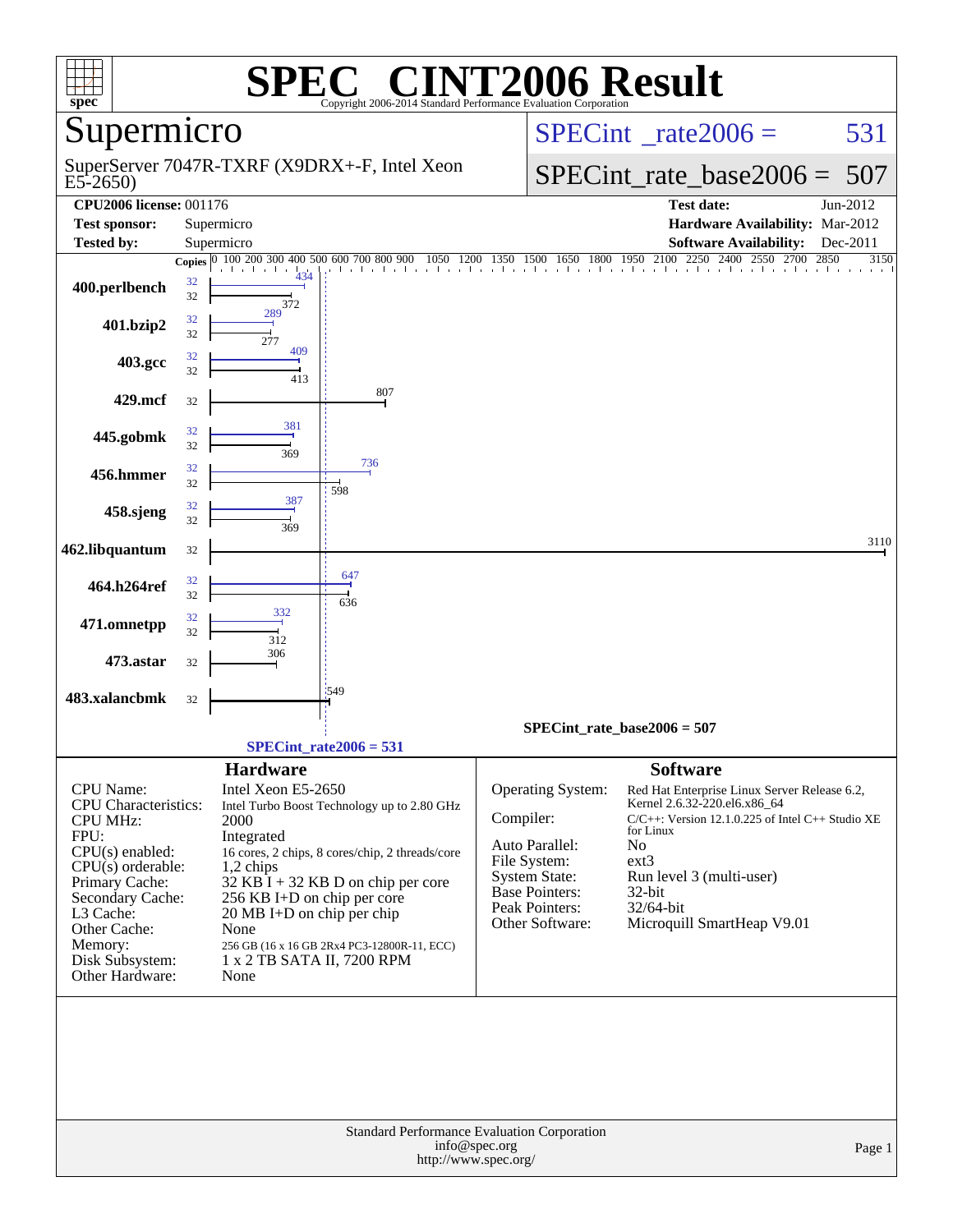

## Supermicro

#### E5-2650) SuperServer 7047R-TXRF (X9DRX+-F, Intel Xeon

SPECint rate $2006 = 531$ 

# [SPECint\\_rate\\_base2006 =](http://www.spec.org/auto/cpu2006/Docs/result-fields.html#SPECintratebase2006) 507

**[CPU2006 license:](http://www.spec.org/auto/cpu2006/Docs/result-fields.html#CPU2006license)** 001176 **[Test date:](http://www.spec.org/auto/cpu2006/Docs/result-fields.html#Testdate)** Jun-2012 **[Test sponsor:](http://www.spec.org/auto/cpu2006/Docs/result-fields.html#Testsponsor)** Supermicro **[Hardware Availability:](http://www.spec.org/auto/cpu2006/Docs/result-fields.html#HardwareAvailability)** Mar-2012 **[Tested by:](http://www.spec.org/auto/cpu2006/Docs/result-fields.html#Testedby)** Supermicro **Supermicro [Software Availability:](http://www.spec.org/auto/cpu2006/Docs/result-fields.html#SoftwareAvailability)** Dec-2011

#### **[Results Table](http://www.spec.org/auto/cpu2006/Docs/result-fields.html#ResultsTable)**

|                                                                                                          | <b>Base</b>   |                |       |                |       |                |            | <b>Peak</b>   |                |              |                |              |                |              |
|----------------------------------------------------------------------------------------------------------|---------------|----------------|-------|----------------|-------|----------------|------------|---------------|----------------|--------------|----------------|--------------|----------------|--------------|
| <b>Benchmark</b>                                                                                         | <b>Copies</b> | <b>Seconds</b> | Ratio | <b>Seconds</b> | Ratio | <b>Seconds</b> | Ratio      | <b>Copies</b> | <b>Seconds</b> | <b>Ratio</b> | <b>Seconds</b> | <b>Ratio</b> | <b>Seconds</b> | <b>Ratio</b> |
| 400.perlbench                                                                                            | 32            | 840            | 372   | 842            | 371   | 841            | <b>372</b> | 32            | 720            | 434          | 719            | 435          | 721            | 433          |
| 401.bzip2                                                                                                | 32            | 1116           | 277   | 1119           | 276   | 1114           | 277        | 32            | 1068           | 289          | 1067           | 290          | 1067           | 289          |
| $403.\mathrm{gcc}$                                                                                       | 32            | 621            | 415   | 624            | 413   | 627            | 411        | 32            | 631            | 408          | 629            | 409          | 630            | <u>409</u>   |
| $429$ .mcf                                                                                               | 32            | 362            | 807   | 362            | 807   | 362            | 806        | 32            | 362            | 807          | 362            | 807          | 362            | 806          |
| $445$ .gobmk                                                                                             | 32            | 910            | 369   | 911            | 368   | 910            | 369        | 32            | 882            | 381          | 878            | 382          | 882            | 381          |
| 456.hmmer                                                                                                | 32            | 499            | 598   | 499            | 598   | 499            | <b>598</b> | 32            | 404            | 738          | 406            | 735          | 405            | 736          |
| $458$ .sjeng                                                                                             | 32            | 1049           | 369   | 1049           | 369   | 1052           | 368I       | 32            | 1000           | 387          | 1002           | 387          | 1000           | 387          |
| 462.libquantum                                                                                           | 32            | 213            | 3120  | 213            | 3110  | 213            | 3110       | 32            | 213            | 3120         | 213            | 3110         | 213            | 3110         |
| 464.h264ref                                                                                              | 32            | 1111           | 637   | 1114           | 636   | 1113           | 636        | 32            | 1089           | 650          | 1094           | 647          | 1095           | 647          |
| 471.omnetpp                                                                                              | 32            | 642            | 311   | 641            | 312   | 642            | 312        | 32            | 605            | 331          | 603            | 332          | 603            | 332          |
| $473$ . astar                                                                                            | 32            | 734            | 306   | 734            | 306   | 736            | 305        | 32            | 734            | 306          | 734            | 306          | 736            | 305          |
| 483.xalancbmk                                                                                            | 32            | 402            | 549   | 402            | 549   | 402            | 549I       | 32            | 402            | 549          | 402            | 549          | 402            | 549          |
| Results appear in the order in which they were run. Bold underlined text indicates a median measurement. |               |                |       |                |       |                |            |               |                |              |                |              |                |              |

#### **[Submit Notes](http://www.spec.org/auto/cpu2006/Docs/result-fields.html#SubmitNotes)**

 The numactl mechanism was used to bind copies to processors. The config file option 'submit' was used to generate numactl commands to bind each copy to a specific processor. For details, please see the config file.

### **[Operating System Notes](http://www.spec.org/auto/cpu2006/Docs/result-fields.html#OperatingSystemNotes)**

 Stack size set to unlimited using "ulimit -s unlimited" Transparent Huge Pages enabled with: echo always > /sys/kernel/mm/redhat\_transparent\_hugepage/enabled Filesystem page cache cleared with:<br>echo 1> /proc/sys/vm/drop cac /proc/sys/vm/drop\_caches

### **[Platform Notes](http://www.spec.org/auto/cpu2006/Docs/result-fields.html#PlatformNotes)**

Standard Performance Evaluation Corporation Sysinfo program /usr/cpu2006/Docs/sysinfo \$Rev: 6775 \$ \$Date:: 2011-08-16 #\$ 8787f7622badcf24e01c368b1db4377c running on localhost.localdomain Thu Jun 14 15:01:17 2012 This section contains SUT (System Under Test) info as seen by some common utilities. To remove or add to this section, see: <http://www.spec.org/cpu2006/Docs/config.html#sysinfo> From /proc/cpuinfo model name : Intel(R) Xeon(R) CPU E5-2650 0 @ 2.00GHz 2 "physical id"s (chips) 32 "processors" cores, siblings (Caution: counting these is hw and system dependent. The Continued on next page

[info@spec.org](mailto:info@spec.org) <http://www.spec.org/>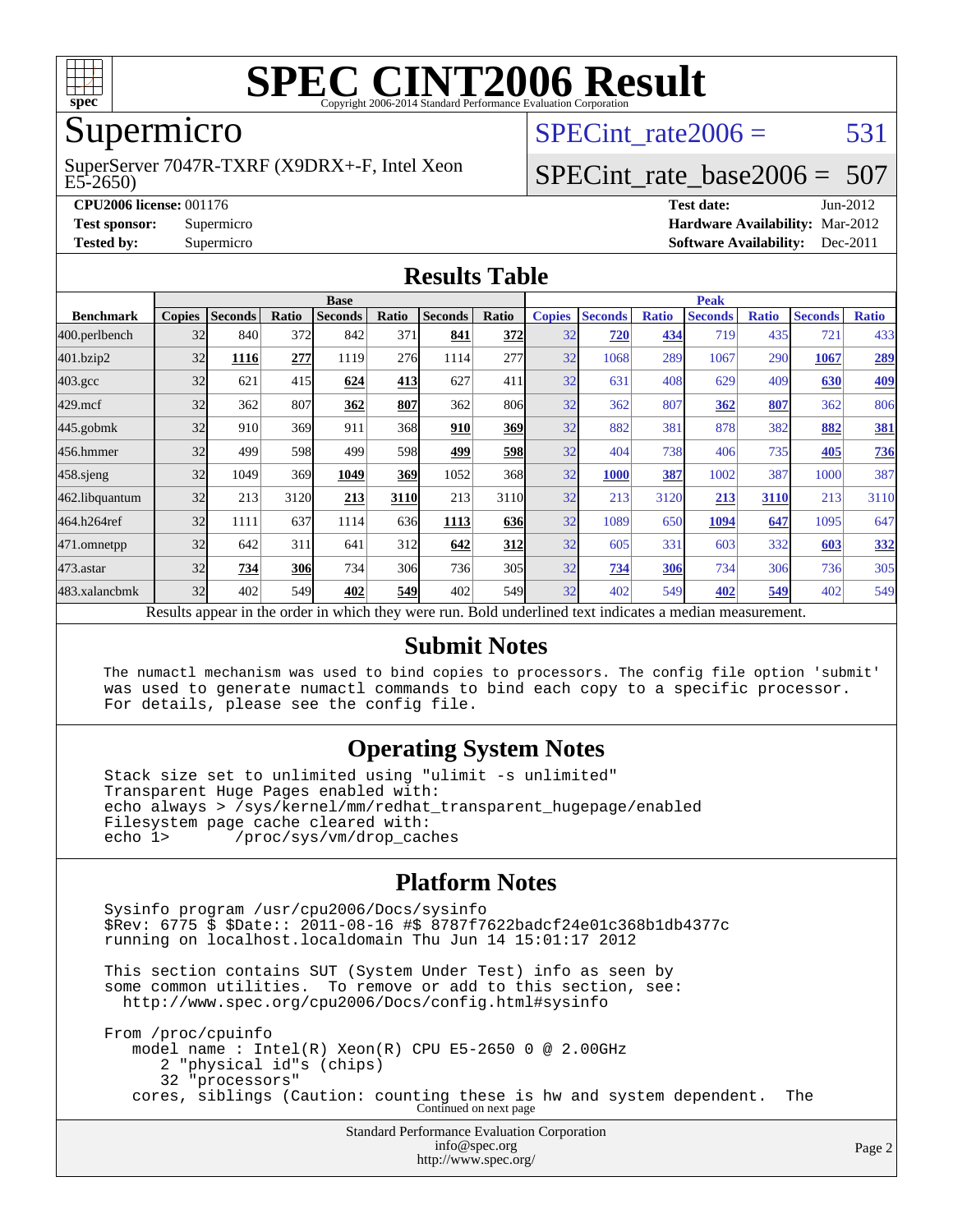

Supermicro

E5-2650) SuperServer 7047R-TXRF (X9DRX+-F, Intel Xeon SPECint rate $2006 = 531$ 

[SPECint\\_rate\\_base2006 =](http://www.spec.org/auto/cpu2006/Docs/result-fields.html#SPECintratebase2006) 507

**[CPU2006 license:](http://www.spec.org/auto/cpu2006/Docs/result-fields.html#CPU2006license)** 001176 **[Test date:](http://www.spec.org/auto/cpu2006/Docs/result-fields.html#Testdate)** Jun-2012 **[Test sponsor:](http://www.spec.org/auto/cpu2006/Docs/result-fields.html#Testsponsor)** Supermicro **[Hardware Availability:](http://www.spec.org/auto/cpu2006/Docs/result-fields.html#HardwareAvailability)** Mar-2012 **[Tested by:](http://www.spec.org/auto/cpu2006/Docs/result-fields.html#Testedby)** Supermicro **Supermicro [Software Availability:](http://www.spec.org/auto/cpu2006/Docs/result-fields.html#SoftwareAvailability)** Dec-2011

#### **[Platform Notes \(Continued\)](http://www.spec.org/auto/cpu2006/Docs/result-fields.html#PlatformNotes)**

 following excerpts from /proc/cpuinfo might not be reliable. Use with caution.) cpu cores : 8 siblings : 16 physical 0: cores 0 1 2 3 4 5 6 7 physical 1: cores 0 1 2 3 4 5 6 7 cache size : 20480 KB From /proc/meminfo MemTotal: 264653052 kB HugePages\_Total: 0 Hugepagesize: 2048 kB /usr/bin/lsb\_release -d Red Hat Enterprise Linux Server release 6.2 (Santiago) From /etc/\*release\* /etc/\*version\* redhat-release: Red Hat Enterprise Linux Server release 6.2 (Santiago) system-release: Red Hat Enterprise Linux Server release 6.2 (Santiago) system-release-cpe: cpe:/o:redhat:enterprise\_linux:6server:ga:server uname -a: Linux localhost.localdomain 2.6.32-220.el6.x86\_64 #1 SMP Wed Nov 9 08:03:13 EST 2011 x86\_64 x86\_64 x86\_64 GNU/Linux run-level 3 Jun 14 14:55 SPEC is set to: /usr/cpu2006 Type Size Used Avail Use% Mounted on /dev/sda1 ext3 1.8T 101G 1.6T 6% / (End of data from sysinfo program)

#### **[General Notes](http://www.spec.org/auto/cpu2006/Docs/result-fields.html#GeneralNotes)**

Environment variables set by runspec before the start of the run: LD\_LIBRARY\_PATH = "/usr/cpu2006/libs/32:/usr/cpu2006/libs/64"

 Binaries compiled on a system with 1x Core i7-860 CPU + 8GB memory using RHEL5.5 runspec command invoked through numactl i.e.: numactl --interleave=all runspec <etc>

## **[Base Compiler Invocation](http://www.spec.org/auto/cpu2006/Docs/result-fields.html#BaseCompilerInvocation)**

[C benchmarks](http://www.spec.org/auto/cpu2006/Docs/result-fields.html#Cbenchmarks): [icc -m32](http://www.spec.org/cpu2006/results/res2012q3/cpu2006-20120620-23163.flags.html#user_CCbase_intel_icc_5ff4a39e364c98233615fdd38438c6f2)

Continued on next page

Standard Performance Evaluation Corporation [info@spec.org](mailto:info@spec.org) <http://www.spec.org/>

Page 3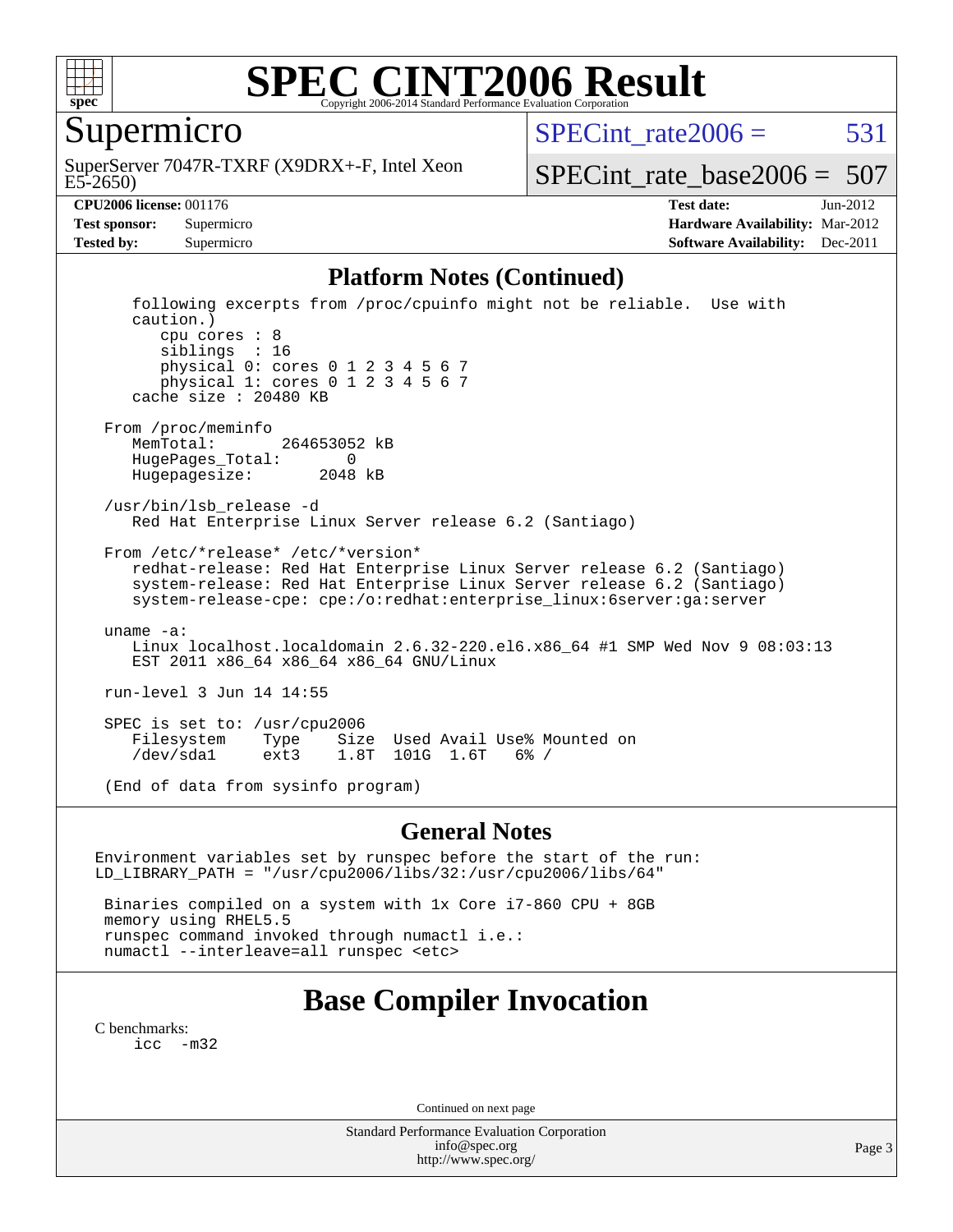

# Supermicro

E5-2650) SuperServer 7047R-TXRF (X9DRX+-F, Intel Xeon SPECint rate $2006 = 531$ 

SPECint rate base2006 =  $507$ 

**[CPU2006 license:](http://www.spec.org/auto/cpu2006/Docs/result-fields.html#CPU2006license)** 001176 **[Test date:](http://www.spec.org/auto/cpu2006/Docs/result-fields.html#Testdate)** Jun-2012 **[Test sponsor:](http://www.spec.org/auto/cpu2006/Docs/result-fields.html#Testsponsor)** Supermicro **[Hardware Availability:](http://www.spec.org/auto/cpu2006/Docs/result-fields.html#HardwareAvailability)** Mar-2012 **[Tested by:](http://www.spec.org/auto/cpu2006/Docs/result-fields.html#Testedby)** Supermicro **Supermicro [Software Availability:](http://www.spec.org/auto/cpu2006/Docs/result-fields.html#SoftwareAvailability)** Dec-2011

# **[Base Compiler Invocation \(Continued\)](http://www.spec.org/auto/cpu2006/Docs/result-fields.html#BaseCompilerInvocation)**

[C++ benchmarks:](http://www.spec.org/auto/cpu2006/Docs/result-fields.html#CXXbenchmarks) [icpc -m32](http://www.spec.org/cpu2006/results/res2012q3/cpu2006-20120620-23163.flags.html#user_CXXbase_intel_icpc_4e5a5ef1a53fd332b3c49e69c3330699)

## **[Base Portability Flags](http://www.spec.org/auto/cpu2006/Docs/result-fields.html#BasePortabilityFlags)**

 400.perlbench: [-DSPEC\\_CPU\\_LINUX\\_IA32](http://www.spec.org/cpu2006/results/res2012q3/cpu2006-20120620-23163.flags.html#b400.perlbench_baseCPORTABILITY_DSPEC_CPU_LINUX_IA32) 462.libquantum: [-DSPEC\\_CPU\\_LINUX](http://www.spec.org/cpu2006/results/res2012q3/cpu2006-20120620-23163.flags.html#b462.libquantum_baseCPORTABILITY_DSPEC_CPU_LINUX) 483.xalancbmk: [-DSPEC\\_CPU\\_LINUX](http://www.spec.org/cpu2006/results/res2012q3/cpu2006-20120620-23163.flags.html#b483.xalancbmk_baseCXXPORTABILITY_DSPEC_CPU_LINUX)

### **[Base Optimization Flags](http://www.spec.org/auto/cpu2006/Docs/result-fields.html#BaseOptimizationFlags)**

[C benchmarks](http://www.spec.org/auto/cpu2006/Docs/result-fields.html#Cbenchmarks): [-xAVX](http://www.spec.org/cpu2006/results/res2012q3/cpu2006-20120620-23163.flags.html#user_CCbase_f-xAVX) [-ipo](http://www.spec.org/cpu2006/results/res2012q3/cpu2006-20120620-23163.flags.html#user_CCbase_f-ipo) [-O3](http://www.spec.org/cpu2006/results/res2012q3/cpu2006-20120620-23163.flags.html#user_CCbase_f-O3) [-no-prec-div](http://www.spec.org/cpu2006/results/res2012q3/cpu2006-20120620-23163.flags.html#user_CCbase_f-no-prec-div) [-opt-prefetch](http://www.spec.org/cpu2006/results/res2012q3/cpu2006-20120620-23163.flags.html#user_CCbase_f-opt-prefetch) [-opt-mem-layout-trans=3](http://www.spec.org/cpu2006/results/res2012q3/cpu2006-20120620-23163.flags.html#user_CCbase_f-opt-mem-layout-trans_a7b82ad4bd7abf52556d4961a2ae94d5)

[C++ benchmarks:](http://www.spec.org/auto/cpu2006/Docs/result-fields.html#CXXbenchmarks) [-xAVX](http://www.spec.org/cpu2006/results/res2012q3/cpu2006-20120620-23163.flags.html#user_CXXbase_f-xAVX) [-ipo](http://www.spec.org/cpu2006/results/res2012q3/cpu2006-20120620-23163.flags.html#user_CXXbase_f-ipo) [-O3](http://www.spec.org/cpu2006/results/res2012q3/cpu2006-20120620-23163.flags.html#user_CXXbase_f-O3) [-no-prec-div](http://www.spec.org/cpu2006/results/res2012q3/cpu2006-20120620-23163.flags.html#user_CXXbase_f-no-prec-div) [-opt-prefetch](http://www.spec.org/cpu2006/results/res2012q3/cpu2006-20120620-23163.flags.html#user_CXXbase_f-opt-prefetch) [-opt-mem-layout-trans=3](http://www.spec.org/cpu2006/results/res2012q3/cpu2006-20120620-23163.flags.html#user_CXXbase_f-opt-mem-layout-trans_a7b82ad4bd7abf52556d4961a2ae94d5) [-Wl,-z,muldefs](http://www.spec.org/cpu2006/results/res2012q3/cpu2006-20120620-23163.flags.html#user_CXXbase_link_force_multiple1_74079c344b956b9658436fd1b6dd3a8a) [-L/smartheap -lsmartheap](http://www.spec.org/cpu2006/results/res2012q3/cpu2006-20120620-23163.flags.html#user_CXXbase_SmartHeap_7c9e394a5779e1a7fec7c221e123830c)

## **[Base Other Flags](http://www.spec.org/auto/cpu2006/Docs/result-fields.html#BaseOtherFlags)**

[C benchmarks](http://www.spec.org/auto/cpu2006/Docs/result-fields.html#Cbenchmarks):

403.gcc: [-Dalloca=\\_alloca](http://www.spec.org/cpu2006/results/res2012q3/cpu2006-20120620-23163.flags.html#b403.gcc_baseEXTRA_CFLAGS_Dalloca_be3056838c12de2578596ca5467af7f3)

# **[Peak Compiler Invocation](http://www.spec.org/auto/cpu2006/Docs/result-fields.html#PeakCompilerInvocation)**

[C benchmarks \(except as noted below\)](http://www.spec.org/auto/cpu2006/Docs/result-fields.html#Cbenchmarksexceptasnotedbelow): [icc -m32](http://www.spec.org/cpu2006/results/res2012q3/cpu2006-20120620-23163.flags.html#user_CCpeak_intel_icc_5ff4a39e364c98233615fdd38438c6f2)

400.perlbench: [icc -m64](http://www.spec.org/cpu2006/results/res2012q3/cpu2006-20120620-23163.flags.html#user_peakCCLD400_perlbench_intel_icc_64bit_bda6cc9af1fdbb0edc3795bac97ada53)

401.bzip2: [icc -m64](http://www.spec.org/cpu2006/results/res2012q3/cpu2006-20120620-23163.flags.html#user_peakCCLD401_bzip2_intel_icc_64bit_bda6cc9af1fdbb0edc3795bac97ada53)

456.hmmer: [icc -m64](http://www.spec.org/cpu2006/results/res2012q3/cpu2006-20120620-23163.flags.html#user_peakCCLD456_hmmer_intel_icc_64bit_bda6cc9af1fdbb0edc3795bac97ada53)

458.sjeng: [icc -m64](http://www.spec.org/cpu2006/results/res2012q3/cpu2006-20120620-23163.flags.html#user_peakCCLD458_sjeng_intel_icc_64bit_bda6cc9af1fdbb0edc3795bac97ada53)

[C++ benchmarks:](http://www.spec.org/auto/cpu2006/Docs/result-fields.html#CXXbenchmarks) [icpc -m32](http://www.spec.org/cpu2006/results/res2012q3/cpu2006-20120620-23163.flags.html#user_CXXpeak_intel_icpc_4e5a5ef1a53fd332b3c49e69c3330699)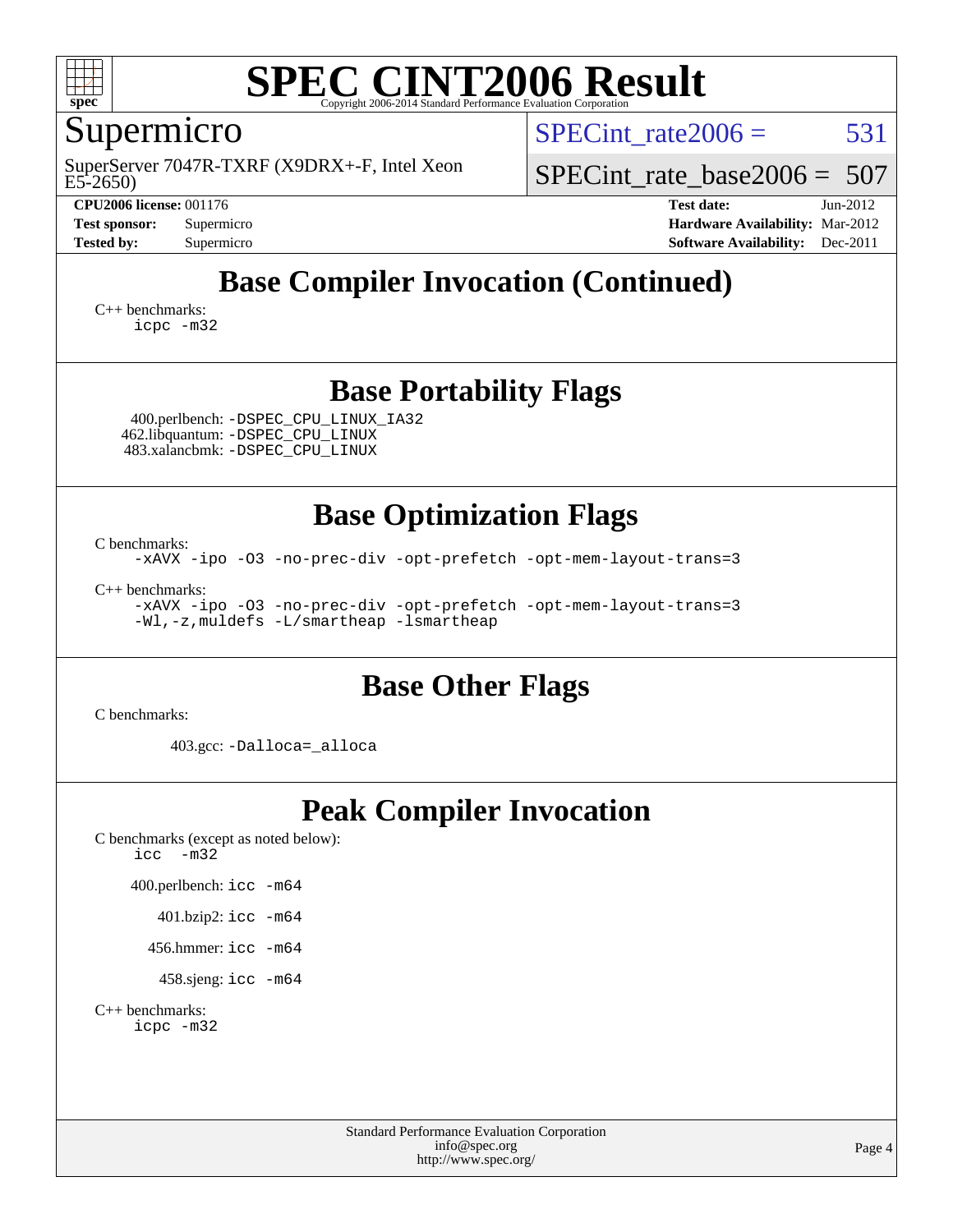

### **[SPEC CINT2006 Result](http://www.spec.org/auto/cpu2006/Docs/result-fields.html#SPECCINT2006Result)** Copyright 2006-2014 Standard Performance Evaluation C

Supermicro

E5-2650) SuperServer 7047R-TXRF (X9DRX+-F, Intel Xeon SPECint rate $2006 = 531$ 

SPECint rate base2006 =  $507$ 

**[CPU2006 license:](http://www.spec.org/auto/cpu2006/Docs/result-fields.html#CPU2006license)** 001176 **[Test date:](http://www.spec.org/auto/cpu2006/Docs/result-fields.html#Testdate)** Jun-2012 **[Test sponsor:](http://www.spec.org/auto/cpu2006/Docs/result-fields.html#Testsponsor)** Supermicro **[Hardware Availability:](http://www.spec.org/auto/cpu2006/Docs/result-fields.html#HardwareAvailability)** Mar-2012 **[Tested by:](http://www.spec.org/auto/cpu2006/Docs/result-fields.html#Testedby)** Supermicro **Supermicro [Software Availability:](http://www.spec.org/auto/cpu2006/Docs/result-fields.html#SoftwareAvailability)** Dec-2011

## **[Peak Portability Flags](http://www.spec.org/auto/cpu2006/Docs/result-fields.html#PeakPortabilityFlags)**

 400.perlbench: [-DSPEC\\_CPU\\_LP64](http://www.spec.org/cpu2006/results/res2012q3/cpu2006-20120620-23163.flags.html#b400.perlbench_peakCPORTABILITY_DSPEC_CPU_LP64) [-DSPEC\\_CPU\\_LINUX\\_X64](http://www.spec.org/cpu2006/results/res2012q3/cpu2006-20120620-23163.flags.html#b400.perlbench_peakCPORTABILITY_DSPEC_CPU_LINUX_X64) 401.bzip2: [-DSPEC\\_CPU\\_LP64](http://www.spec.org/cpu2006/results/res2012q3/cpu2006-20120620-23163.flags.html#suite_peakCPORTABILITY401_bzip2_DSPEC_CPU_LP64) 456.hmmer: [-DSPEC\\_CPU\\_LP64](http://www.spec.org/cpu2006/results/res2012q3/cpu2006-20120620-23163.flags.html#suite_peakCPORTABILITY456_hmmer_DSPEC_CPU_LP64) 458.sjeng: [-DSPEC\\_CPU\\_LP64](http://www.spec.org/cpu2006/results/res2012q3/cpu2006-20120620-23163.flags.html#suite_peakCPORTABILITY458_sjeng_DSPEC_CPU_LP64) 462.libquantum: [-DSPEC\\_CPU\\_LINUX](http://www.spec.org/cpu2006/results/res2012q3/cpu2006-20120620-23163.flags.html#b462.libquantum_peakCPORTABILITY_DSPEC_CPU_LINUX) 483.xalancbmk: [-DSPEC\\_CPU\\_LINUX](http://www.spec.org/cpu2006/results/res2012q3/cpu2006-20120620-23163.flags.html#b483.xalancbmk_peakCXXPORTABILITY_DSPEC_CPU_LINUX)

# **[Peak Optimization Flags](http://www.spec.org/auto/cpu2006/Docs/result-fields.html#PeakOptimizationFlags)**

[C benchmarks](http://www.spec.org/auto/cpu2006/Docs/result-fields.html#Cbenchmarks):

```
 400.perlbench: -xAVX(pass 2) -prof-gen(pass 1) -ipo(pass 2) -O3(pass 2)
                -no-prec-div(pass 2) -prof-use(pass 2) -auto-ilp32
        401.bzip2: -xAVX(pass 2) -prof-gen(pass 1) -ipo(pass 2) -O3(pass 2)
                -no-prec-div(pass 2) -prof-use(pass 2) -opt-prefetch
                -auto-ilp32 -ansi-alias
          403.gcc: -xAVX -ipo -O3 -no-prec-div
         429.mcf: basepeak = yes
       445.gobmk: -xAVX(pass 2) -prof-gen(pass 1) -prof-use(pass 2)
                -ansi-alias -opt-mem-layout-trans=3
       456.hmmer: -xAVX -ipo -O3 -no-prec-div -unroll2 -auto-ilp32
         458.sjeng: -xAVX(pass 2) -prof-gen(pass 1) -ipo(pass 2) -O3(pass 2)
                -no-prec-div(pass 2) -prof-use(pass 2) -unroll4
                -auto-ilp32
   462.libquantum: basepeak = yes
       464.h264ref: -xAVX(pass 2) -prof-gen(pass 1) -ipo(pass 2) -O3(pass 2)
                -no-prec-div(pass 2) -prof-use(pass 2) -unroll2
                -ansi-alias
C++ benchmarks: 
      471.omnetpp: -xAVX(pass 2) -prof-gen(pass 1) -ipo(pass 2) -O3(pass 2)
                -no-prec-div(pass 2) -prof-use(pass 2) -ansi-alias
                -opt-ra-region-strategy=block -Wl,-z,muldefs
                -L/smartheap -lsmartheap
        473.astar: basepeak = yes
   483.xalanchmk: basepeak = yes
```